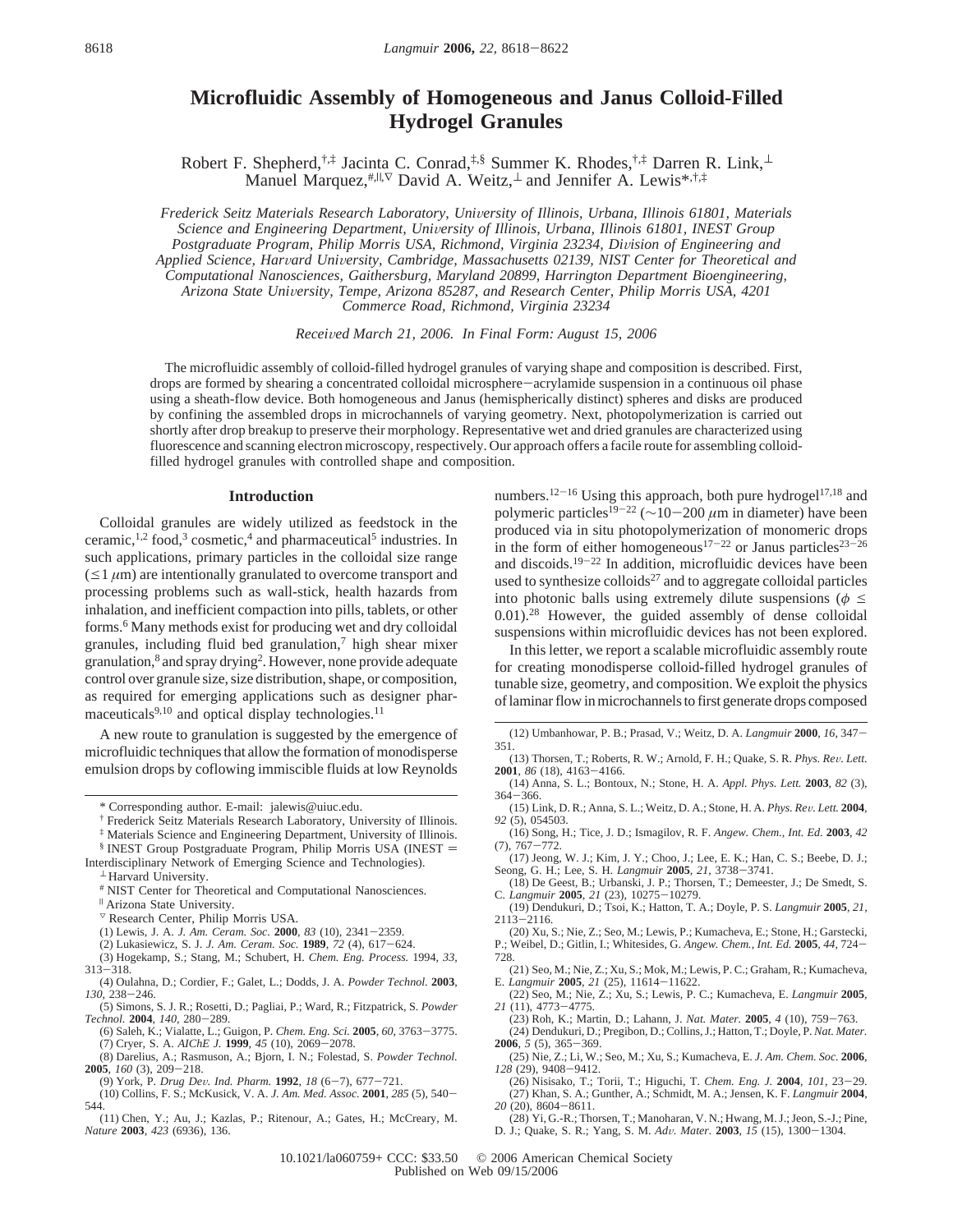

**Figure 1.** (a) Schematic representation of a sheath-flow microfluidic device used to produce monodisperse colloid-filled hydrogel granules, (b) schematic view of granule shapes and compositions explored, (c) fluorescent image of Y-junction formed by inlets [1] and [2] for the production of Janus spheres, and (d) backlit fluorescence image (green excitation) illustrating that the FITC-silica microspheres remain sequestered in the left hemisphere of each granule generated.

**Table 1. Experimental Conditions for Colloid-Filled Hydrogel Granule Production via Microfluidic Assembly**

|                                                                                                                          | inlet composition                                        |                                                          |                            | channel width $\times$ height ( $\mu$ m)                                   |                                                                            |
|--------------------------------------------------------------------------------------------------------------------------|----------------------------------------------------------|----------------------------------------------------------|----------------------------|----------------------------------------------------------------------------|----------------------------------------------------------------------------|
| granule composition/shape                                                                                                |                                                          | $\overline{2}$                                           |                            | [1,2,3,4]                                                                  |                                                                            |
| homogeneous/spherical granules<br>homogeneous/discoidal granules<br>Janus/spherical granules<br>Janus/discoidal granules | <b>FITC</b><br><b>RITC</b><br><b>FITC</b><br><b>FITC</b> | <b>FITC</b><br><b>RITC</b><br><b>RITC</b><br><b>RITC</b> | OIL.<br>OIL<br>OIL<br>OIL. | $100 \times 150$<br>$100 \times 75$<br>$100 \times 150$<br>$100 \times 75$ | $220 \times 150$<br>$220 \times 75$<br>$220 \times 150$<br>$220 \times 75$ |

of silica microspheres suspended in an aqueous acrylamide solution within a continuous oil phase. The interfacial tension between these two immiscible fluids drives a Rayleigh-mode instability<sup>12,29</sup> that promotes drop formation. Next, the drops undergo photopolymerization to create an acrylamide hydrogel that freezes in the desired morphology and composition during assembly. To demonstrate the flexibility of this new granulation technique, we assemble both spherical and discoid granules of controlled composition.

# **Experimental Methods**

Colloidal suspensions are prepared by adding an appropriate amount of monodisperse silica microspheres ( $\phi_{\text{silica}} = 0.01 - 0.45$ ,  $500 \pm 25$  nm diameter, FUSO, Japan) to an aqueous solution composed of acrylamide ( $φ$ <sub>acrylamide</sub> = 0.01-0.3, Acros Organics), the cross-linker *N*,*N*-methylenebisacrylamide ( $\phi$ <sub>cross-linker</sub> = 0.001 – 0.03, Aldrich), and the photoinitiator 2,2-diethoxyacetophenone (DEAP;  $\phi_{initiator}$  = 0.005, Aldrich) in deionized water at pH 7 following a procedure similar to that reported in ref 30. To aid direct visualization, silica microspheres (∼500 nm in diameter) are synthesized either with a fluorescent, rhodamine isothiocyanate (RITC) or fluorescein isothiocyanate (FITC), core-shell architecture following the procedure described in ref 31. Table 1 contains the inlet compositions used in these experiments, where FITC denotes a 1:1 mixture of pure silica/FITC core-shell silica microspheres, RITC denotes a 1:1 mixture of pure silica/RITC core-shell silica microspheres, and oil refers to a 1:1 mixture of mineral oil (heavy viscosity, PTI Process Chemicals) and hexadecane (H0255, Aldrich) that contains a surfactant (2 wt %, Span 80, Aldrich) and the photoinitiator ( $\phi$ <sub>initiator</sub> = 0-0.05). The interfacial tension between the suspension and the oil phase is determined using the pendant drop method<sup>32</sup> and is found to be 10, 4, 3, and 1 mN/m for  $\phi_{\text{silica}}$ of 0, 0.15, 0.36, and 0.45, respectively, at a fixed *φ*acrylamide of 0.165.

Microfluidic devices are produced via soft lithography<sup>33</sup> by pouring poly(dimethylsiloxane) (Sylgard 184, Dow Corning) onto a silicon wafer patterned with SU-8 photoresist features (Microchem, SU-8 50 for disk-forming channels and SU-8 100 for sphere-forming channels). The microchannel dimensions used in these experiments are provided in Table 1. Monodisperse drops are formed in the sheath-flow microfluidic device illustrated schematically in Figure 1a. The colloidal suspension(s) and oil are loaded into  $500 \mu L$  glass syringes (1750TTL, Hamilton) and infused into the device via digitally controlled syringe pumps (KDS 100, KD Scientific). The viscosities of a representative colloidal suspension ( $\phi_{\text{silica}} = 0.36$ ,

<sup>(29)</sup> Taylor, G. I. *Proc. R. Soc. London, Ser. A* **<sup>1934</sup>**, *<sup>146</sup>* (858), 501-523. (30) Pan, G. S.; Kesavamoorthy, R.; Asher, S. A. *Phys. Re*V*. Lett.* **<sup>1997</sup>**, *<sup>78</sup>*  $(20), 3860 - 3863.$ 

<sup>(31)</sup> Verhaegh, N. A. M.; van Blaaderen, A. *Langmuir* **<sup>1994</sup>**, *<sup>10</sup>*, 1427-1438.

<sup>(32)</sup> Hansen, F. K.; Rodsrud, G. *J. Colloid Interface Sci.* **<sup>1991</sup>**, *<sup>141</sup>* (1), 1-9. (33) Zhao, X.-M.; Xia, Y.; Whitesides, G. M. *J. Mater. Chem.* **<sup>1997</sup>**, *<sup>7</sup>*, 1069- 1074.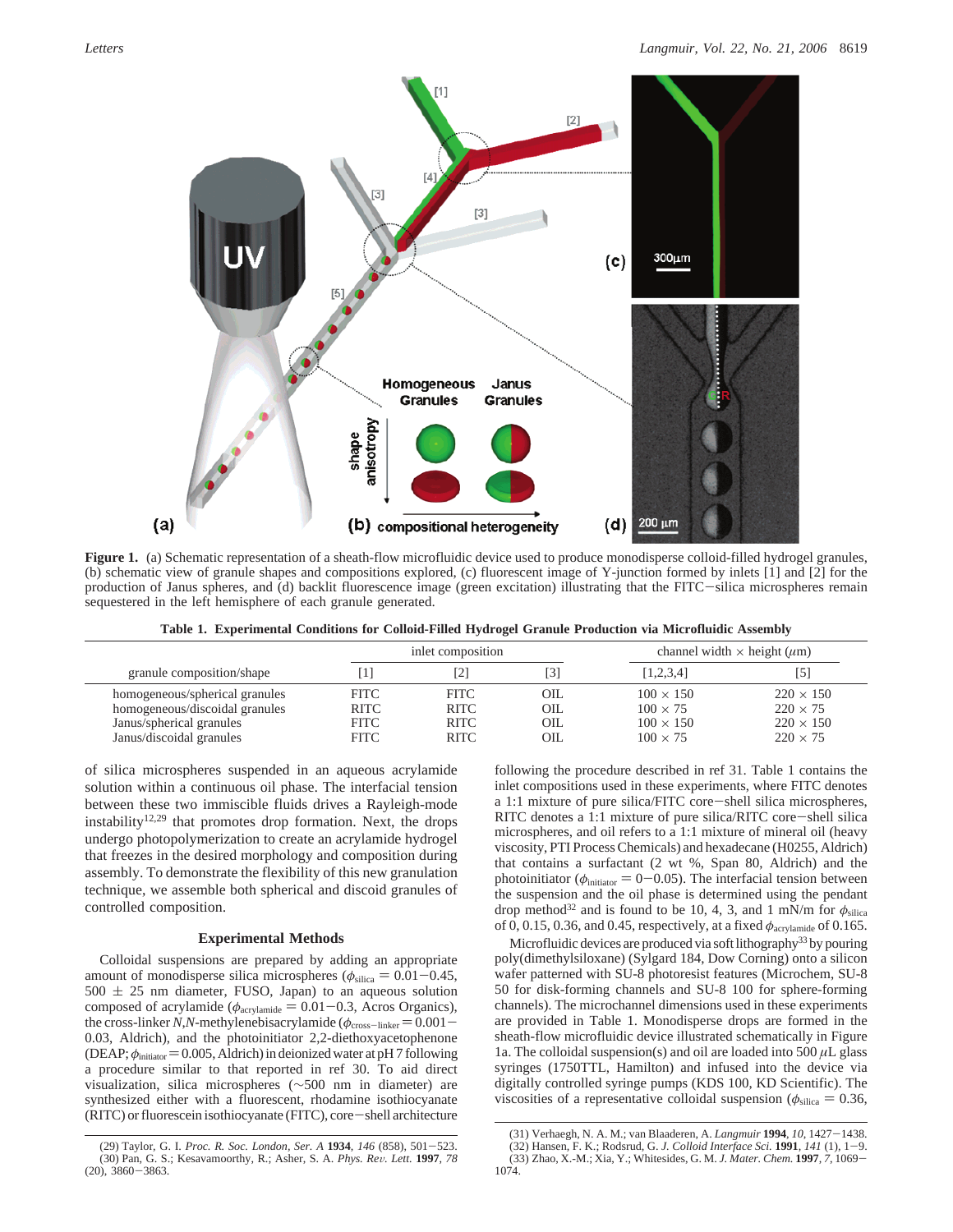$\phi$ <sub>acrylamide</sub> = 0.165) and the oil are 9 and 15 cP, respectively, as measured at a strain rate of  $250 s^{-1}$  using a controlled stress rheometer (C-VOR 200, Bohlin). Immediately after each drop is generated, the acrylamide solution is gelled by activating the photoinitiator using a UV lamp with an 8000 mW/cm2 illumination intensity (N2100 UV lamp, Exfo) that is directed through a 2.5 cm diameter collimating lens (Exfo) at a height of 2 cm above the device surface. We measure the drop gelation time, defined as the UV exposure time required to suppress the Brownian motion of the colloidal particles within them, as a function of acrylamide and initiator concentration. To quantify the extent of polymerization as a function of exposure time, we perform thermogravimetric analysis (TGA) (Pyris 6, Perkin-Elmer) on representative dried granules heated to 800 °C at 10 °C/ min in air.

Drop generation is observed using a high-speed camera (Phantom V7.1, Visible Solutions) mounted on an inverted fluorescence microscope (IX-71, Olympus). Direct visualization of both homogeneous and Janus granules is achieved via excitation of the FITC or RITC core-shell silica microspheres using a 100 W Mercury lamp (Chiu Tech. Corp.), whose light was directed through a 500- 700 nm (TRITC, Chroma Tech. Corp.) or 450-650 nm (FITC, Chroma Tech. Corp.) filter for red or green excitations, respectively. Representative granules are dried and imaged using scanning electron microscopy (SEM) (6060 LV, JEOL). Image analysis is performed using Image J software on representative wet and dry granule populations (>100 granules) to determine their size distribution. In addition, selected dried granules are freeze-fractured in liquid nitrogen and then imaged using SEM to probe their internal structure.

#### **Results and Discussion**

Colloid-filled hydrogel granules are assembled in a sheathflow microfluidic device with specified shapes and chemical compositions, shown schematically in Figure 1a,b, using the inlet compositions and channel geometries described in Table 1. A fluorescent image of the Y-junction formed at the intersection of inlets [1] and [2] is shown in Figure 1c for the device used to produce Janus granules. The green inlet [1] contains FITC core-shell silica microspheres in suspension, while the red inlet [2] contains RITC core-shell silica microspheres in suspension. A core-shell architecture is adopted for the fluorescent microspheres to eliminate the deleterious interaction between one of the hydrogel constituents and the embedded dye. In these devices, laminar flow and diffusive mixing dominate because of their small channel dimensions and low flow rates. Hence, negligible mixing occurs between the coflowing red and green fluid streams, as evident in Figure 1c.

Further downstream in the device, drops are generated at the modified T-junction formed by the two oil inlets, denoted as [3] in Figure 1a. The width of the necked region where drop formation occurs is adjusted to yield granules approximately  $100 \ \mu m$  in diameter (see Figure 1d). Drop formation is driven by the competition between the viscous stress and surface tension between these two immiscible fluids and occurs at a critical capillary number,  $Ca = v_m \dot{\gamma} R/\sigma$ , where  $\dot{\gamma}$  is the shear rate at the interface,  $R$  is the drop radius,  $v_m$  is the viscosity of the continuous phase, and  $\sigma$  is the interfacial tension between the drop and the continuous phase.34 Under appropriate conditions, the inner fluid is sheared via external pressure from the continuous phase to an extension long enough to allow surface tension to drive the jet into a drop conformation.<sup>12</sup> As demonstrated previously, $12^{-14}$ slight variations in the oil flow rates and channel geometries result in large variations in drop size. For example, when the flow rate of the continuous phase increases, smaller drops form as a result of a greater extension per volume of the inner fluid element.



**Figure 2.** Processing phase diagram outlining the optimal region (filled symbols) for forming robust, monodisperse, colloid-filled hydrogel granules from suspensions of varying composition with fixed photoinitiator concentration (*φ*initiator of 0.005 in suspension and  $\phi_{\text{initator}}$  of 0.05 in oil) at short UV exposure times ( $\sim$ 3 s at an illumination intensity of 8000 mW/cm2).

To determine the optimal conditions for forming robust colloidfilled hydrogel granules, we investigate the influence of suspension composition on the production of monodisperse granules at fixed flow rates ( $Q_{\text{suspension}} = 100 \,\mu\text{L/h}$  and  $Q_{\text{oil}} = 300 \,\text{L/h}$ ). The results are summarized in the processing phase diagram shown in Figure 2. When the silica volume fraction is relatively high, the suspension breaks in a jetting mode, yielding polydisperse drops as a result of their decreased interfacial tension. When the initial acrylamide concentration is low, significant granule deformation and adhesion occurs upon drying. Thus, an optimal suspension composition of 36 v/o silica and 16.5 v/o acrylamide is identified for the short residence times (∼3 s of UV exposure) employed in this device. At this composition, a Ca of 0.07 is required to form granules (∼100 *µ*m in diameter) in a dripping mode. Under these conditions, granules are generated at a rate of 45-65 Hz and travel at a velocity of <sup>∼</sup>6 mm/s.

To prevent the chemically distinct hemispheres of our Janus granules from mixing upon drop breakup, we use a sheath-flow device (Figure 1d) that directs oil flow around the spheres uniformly at breakup. Although the fluid motion within these drops exhibits a recirculatory flow pattern,<sup>16,35</sup> this does not lead to mixing of the hemispheres. However, upon exiting the microchannels, the shear environment changes, thereby promoting mixing of the hemispheres. To immobilize the colloids within each drop, we photopolymerize the aqueous acrylamide solution to form a hydrogel (see Figure 1a). This solidification process preserves both the nonspherical and chemically heterogeneous configurations of the granules, even as they exit the microfluidic device.

To optimize the kinetics of hydrogel formation, we explore the effects of photoinitiator and acrylamide concentration on the polymerization process. Solidification must occur within a few seconds to suppress unwanted mixing or shape changes during assembly given the current device design and flow rates. In preliminary experiments, drops of fixed composition exhibit highly irregular gelation behavior. Such inconsistencies arise because of the solubility of the photoinitiator in the oil phase. The photoinitiator rapidly diffuses from the droplets prior to UV exposure as a result of the enhanced convective diffusion from the fluid recirculation environment.35 We therefore measure the gelation time, defined as the exposure time at which the Brownian motion of the colloids first ceases, as a function of initiator concentration at a fixed acrylamide concentration. Upon adding a critical concentration of photoinitiator (*φ*initiator ∼ 0.05) to the oil phase, drops are reproducibly and rapidly gelled  $($  < 3 s), as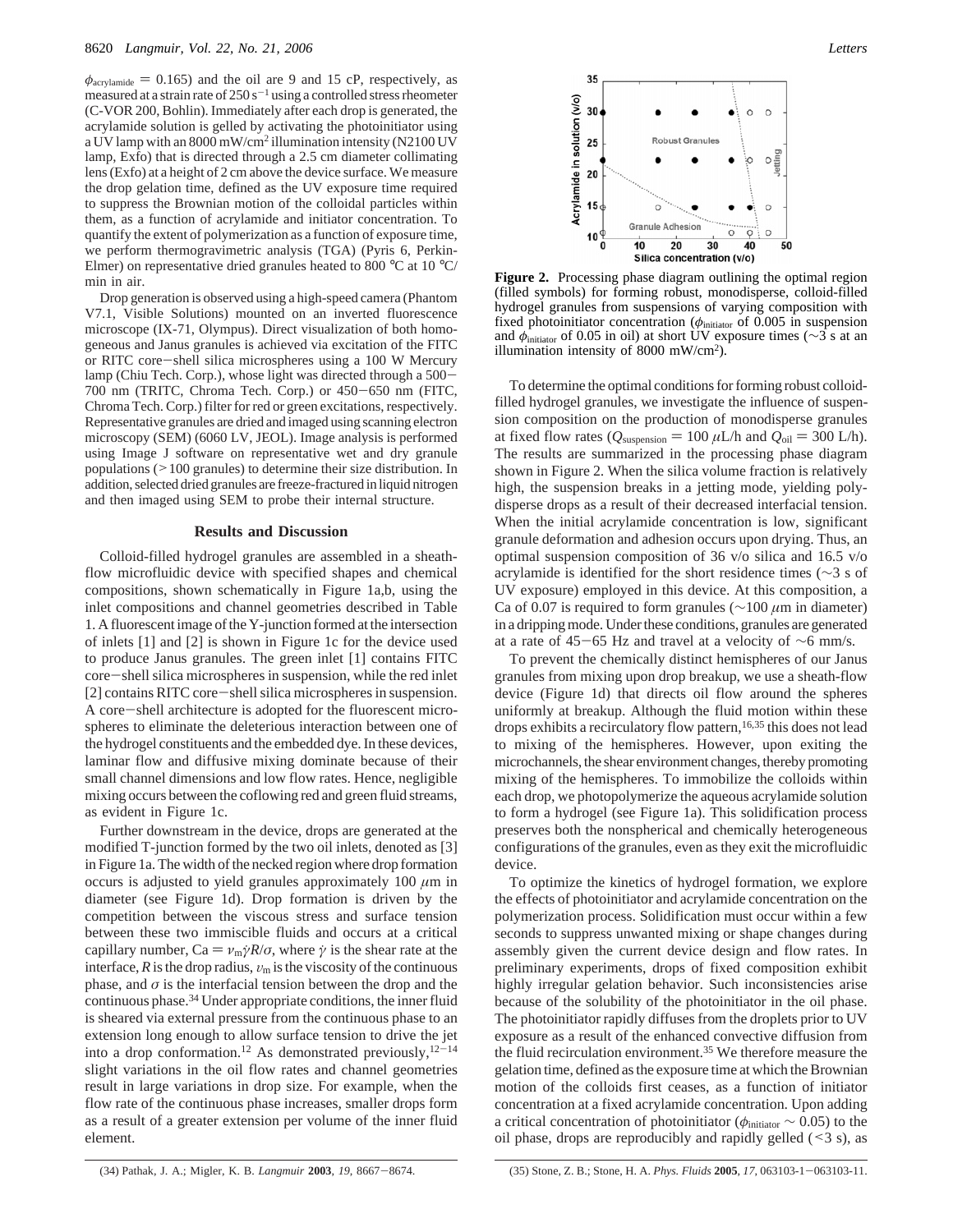

**Figure 3.** Granule gelation time as a function of (a) DEAP photoinitiator concentration in the oil phase at a fixed  $\phi_{\text{acrylamide}}$  of 0.165, and (b) acrylamide concentration at a fixed photoinitiator concentration ( $\phi$ <sub>initiator</sub> of 0.005 in suspension and  $\phi$ <sub>initiator</sub> of 0.05 in oil). Gelation is not observed for acrylamide concentrations below  $\sim$ 3 v/o, as indicated by the dashed line in panel b.

shown in Figure 3a. The addition of photoinitiator within the oil phase is essential for maintaining its desired concentration in each drop. Although the use of a more water-soluble photoinitiator would alleviate this need, acetophenone-based species allow more rapid gelation kinetics. We also measure the gelation time as a

function of acrylamide concentration at the optimal initiator concentrations of  $\phi_{\text{initiator}} = 0.005$  in suspension and  $\phi_{\text{initiator}} =$ 0.05 in oil. For initial acrylamide concentrations below approximately  $\phi_{\text{acrylamide}} = 0.03$ , gelation does not occur. At higher initial concentrations, the gelation times decrease from ∼20 s for a  $\phi$ <sub>acrylamide</sub> of 0.04 to less than 3 s for a  $\phi$ <sub>acrylamide</sub> of 0.165. For the optimal initial acrylamide concentration,  $\phi$ <sub>acrylamide</sub> ~ 0.165, TGA experiments reveal that only 15% of the initial acrylamide in solution polymerizes under these exposure conditions. The excess species are likely removed during the solvent exchange and drying process. To fully polymerize the initial acrylamide in solution, longer exposure times  $(210 s)$  are required.

To demonstrate the flexibility of this new granulation route, we assemble colloid-filled hydrogel granules of varying composition and shape. Specifically, we produce homogeneous and Janus granules in both spherical and discoidal shapes. They are imaged using fluorescence microscopy in the wet state without removal of excess oil (see Figure 4). The characteristic size of the spherical granules is ∼110 *µ*m, with a standard deviation of 4.2%. For the discoidal granules, the major and minor axes are ∼115 and ∼58 *µ*m respectively, resulting in a minor-to-major axis ratio,  $\alpha$ , of ∼0.50. A coefficient of variation is not reported for these granules because of an insufficient population of discoids that are tilted at appropriate angles for image analysis.

To demonstrate the efficacy of this process as a route for forming robust granules, we harvest and dry the colloid-filled hydrogel granules. It is necessary to exchange the low volatility oil phase with a higher volatility solvent, in this case octane, during the drying process. Pure hydrogel drops (Figure 5a) contract to nearly half of their initial volume upon drying, whereas colloid-filled drops only contract until a random close-packed particle network is formed ( $\phi \sim 0.64$ ).<sup>36</sup> After solvent exchange, we obtain colloid-filled hydrogel granules with relatively smooth



**Figure 4.** Fluorescence images of homogeneous (a) spherical and (b) discoidal granules (in oil), and two-excitation fluorescence microscopy images of Janus (c) spherical and (d) discoidal granules (in oil). The images acquired from FITC and RITC excitations are overlaid in panels c and d. Scale bars are identical for each image.